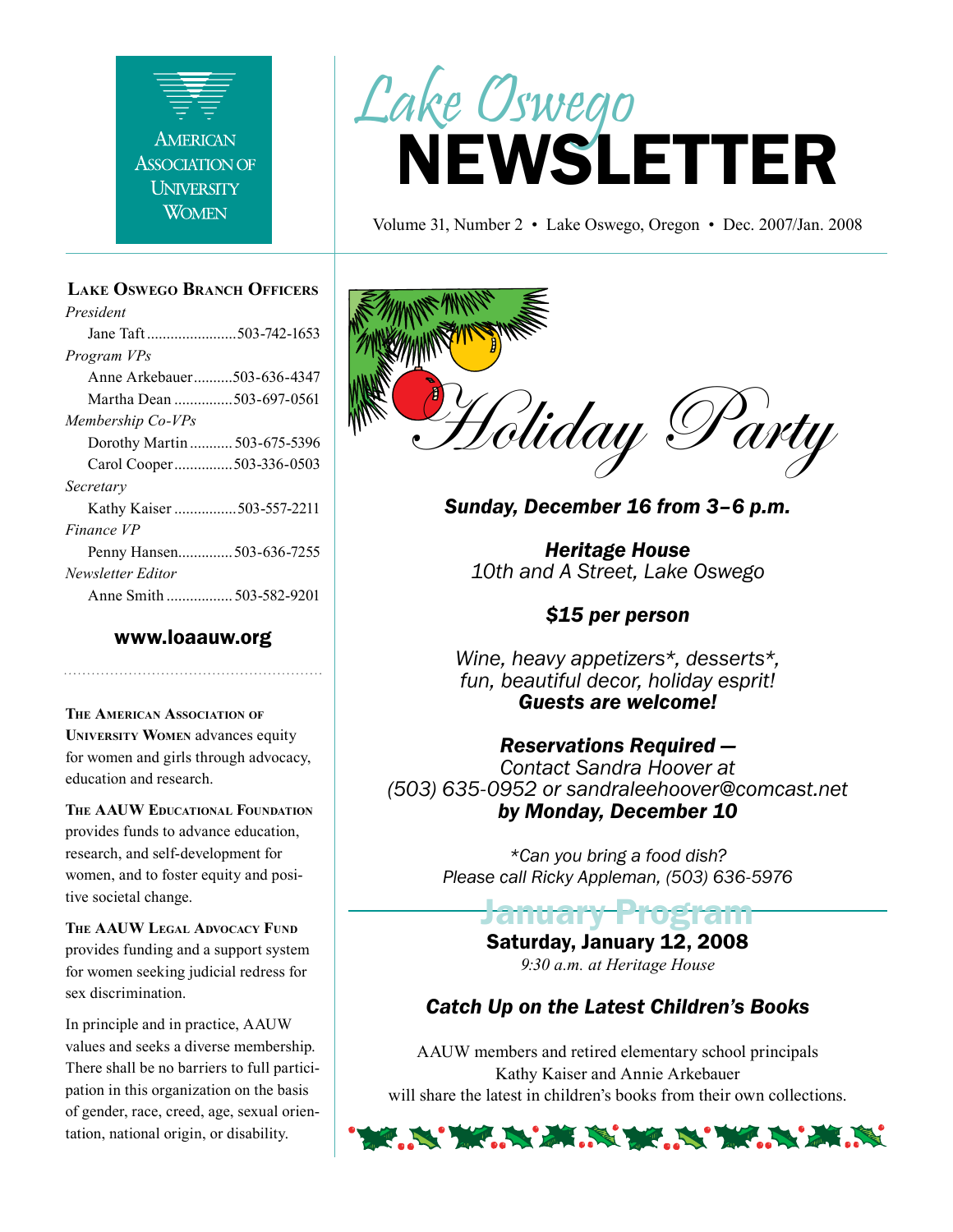### Jottings from Jane



Two things that most of us take for granted are having the opportunity to spend time with our peers<br>and being able to support causes that are impor-<br>tant to us, such as the Educational Foundation ing the opportunity to spend time with our peers and being able to support causes that are important to us, such as the Educational Foundation.

Juliana Mbuthia, who spoke at our EF meeting in November, was an impressive example of where our EF dollars go. All of us felt proud to have contributed, in a small way, to enabling this Kenyan woman to pursue a master's at Oregon State. Fighting her way past the obstacles of poverty and cultural bias against educating women, Juliana is well on her way to achieving her dream of earning a PhD in Mathematics and returning home to teach at a university. She has demonstrated the drive and determination that will enable her to put these credentials to good use and to help shape the development of her country in the 21st century.

Dorothy Martin and I drove Juliana back to Corvallis, taking the opportunity to talk further with her. She enjoyed meeting with our branch. And she was envious of our belonging to an educated community where we could exchange ideas and work together to assure that others can have the opportunities we did. In all of Kenya, there are only five women who have doctorates in mathematics. Spending time with other educated women is a commonplace thing for us, whether we do it in AAUW, at work, through other women's groups, or just having coffee with friends. We know that we have people who share our background, have similar values, and have the time and interest to work together on expanding the roles of women in our society. We have the bonds that allow us to debate issues and argue positions without being misunderstood or being laughed off because of our gender.

I would not have been surprised to learn that, coming from a poor country, Juliana yearned for the material goods we take for granted — cars, comfortable homes with modern plumbing and appliances, the usual consumer goods. Instead, when she goes home, she hopes to start a Kenyan version of AAUW, a group in which she can associate with her peers band them together to help other women in their country set goals for themselves, pursue education, and be fully contributing members of their society.

During this Thanksgiving period, let us be thankful for what we have and for what AAUW brings to us.

### Membership Matters

t the last general meeting, while standing near<br>the door as members entered, I turned and face<br>the wall behind me and just took a moment to<br>close my eyes and listen. The sound was wonderful. It the door as members entered, I turned and faced the wall behind me and just took a moment to close my eyes and listen. The sound was wonderful. It was the sound of friends greeting each other and enjoying their time together. We had a memorable speaker to be sure, but mostly that day what I came away with was a very warm feeling about membership in AAUW and the opportunity it gives us to connect with each other as we also support the association's broad mission of education and equity.

We have great interest groups, meetings, and other social events that enable us to develop friendships that last into the years. At Thanksgiving time, I think about these things and want to share them.

I invite you to tell a friend who may not already be a member of our branch to consider joining. What better time to get acquainted and enjoy this season. Please call me if you have any questions or need brochures. Dorothy Martin and I are also happy to contact anyone on your behalf.

> Warmly,  *Carol Cooper*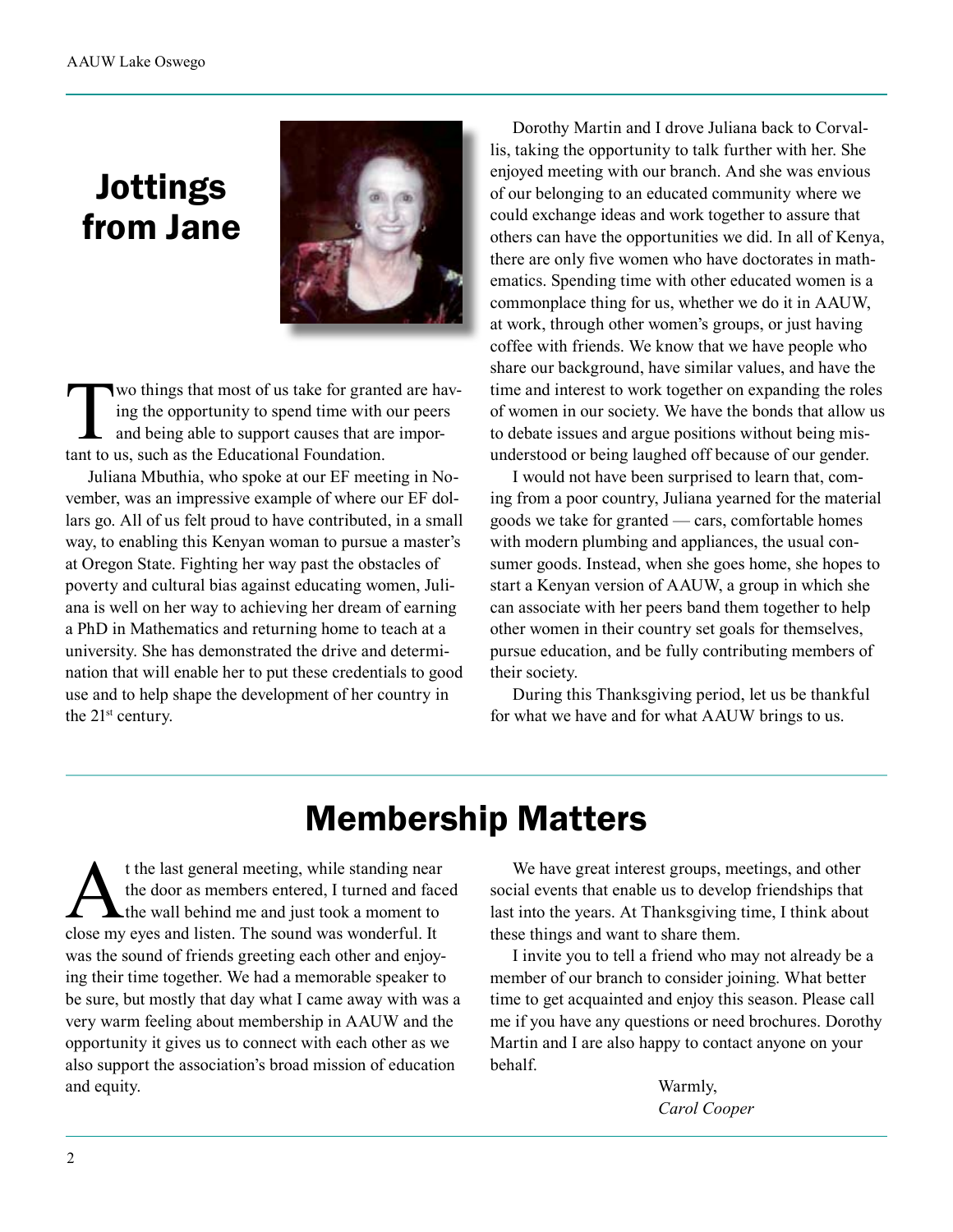# E.F. — A Great Success

*Dorothy Martin*

ood friends, good food and an outstanding speaker! What more could we ask? Prior to the November meeting, Juliana Mbuthia, our speaker, told me that she hasn't had much experience speaking to groups, but that she has her story to tell. And what a story we heard! In Kenya the people are extremely poor or very rich. Juliana's family was among the impoverished and uneducated. After she was orphaned at age six, her grandmother took her and her siblings to raise. In Kenya, although the boys in poor families often can get some education, girls have little hope of ever going to school. However this grandmother had a vision and was determined to find the money to send Juliana to school. Through Grandmother's efforts and encouragement and Juliana's own outstanding abilities she was even able to go on to the university, an opportunity that only girls from wealthy families could hope for. All through school Juliana excelled in math, often receiving higher grades than the boys. At one time she received the highest grade ever recorded for a particular math exam at the university. Juliana is now a math teacher and after being chosen to receive an AAUW International Fellowship, is here to gain her Masters degree. She hopes to be able to continue to stay to receive her PhD. Only five other women in Kenya, all from wealthy families, have their PhDs and only two women hold national positions in their government; one of them is the Director of Education. Juliana's goal is to go back to share her skills and to work for the advancement of women and girls in her country.

For the forty-five minutes of Juliana's story none of us moved for we were so focused on what she was saying. When she finished there was an immediate standing ovation. Many times as I listened I was reminded of our own founders of AAUW. They opened the way in this country toward the equalization of women and girls in our society. Saturday we were sitting in the presence of a future leader for the equalization of women and girls in Kenya. We will have had a small, and maybe important, part in those efforts.

AAUW provided the Fellowship for Juliana's first year here. She and her family had hoped that they could all come, but that wasn't possible. Her husband had to stay home and care for their two children, a gender role very much against the customs of their country. Now Juliana has been notified of a scholarship from another organization for next year and will have enough financial security to enable the whole family to join her in the US.

#### New Member Profiles

**Rosemary Corrie** moved to Lake Oswego from the San Francisco Bay Area three years ago to be near her daughter's family. She has a grandson who is two years old and a grandaughter who is six. Rosemary is a retired attorney who enjoys, in addition to her grandchildren and family, reading, painting, walking and fiber arts (quilting, sewing, knitting, crochet, embroidery and needlepoint, etc.). She is also affiliated with the Newcomers Welcome Club, formerly known as the Welcome Wagon Club of Lake Oswego, where she chaired the Needlework Group.

**Anne Smith** moved to Wilsonville from Greenville, SC in July. She is a graphic designer and editor who has run her own business from home for fourteen years. Anne is originally from Baltimore, MD (where she worked for The Johns Hopkins University and Hospital) and has also lived in upstate New York near Syracuse (where she worked for Syracuse University), and in Hendersonville, NC. Even before all the boxes had been unpacked, she volunteered for CAT (Cat Adoption Team) as a foster home for abandoned cats and kittens. Her husband, Kerry, is a trainer for Biotronik, a pacemaker company in Lake Oswego.

#### Directory additions and changes

*Please notify Dorothy Martin of any corrections to the Directory.*

#### *New members*

**Rosemary Corrie** 14211 Dolph Ct. Lake Oswego, OR 97034 (503) 720-0498 Golden State University, JD-Law

#### *Changes*

**Shirley Bass** —  $#62$  (not  $#62C$ ) (503) 241-9455 is Office (not fax). **Peggy Lineweaver** — correct email is hughandpeg@verizon.net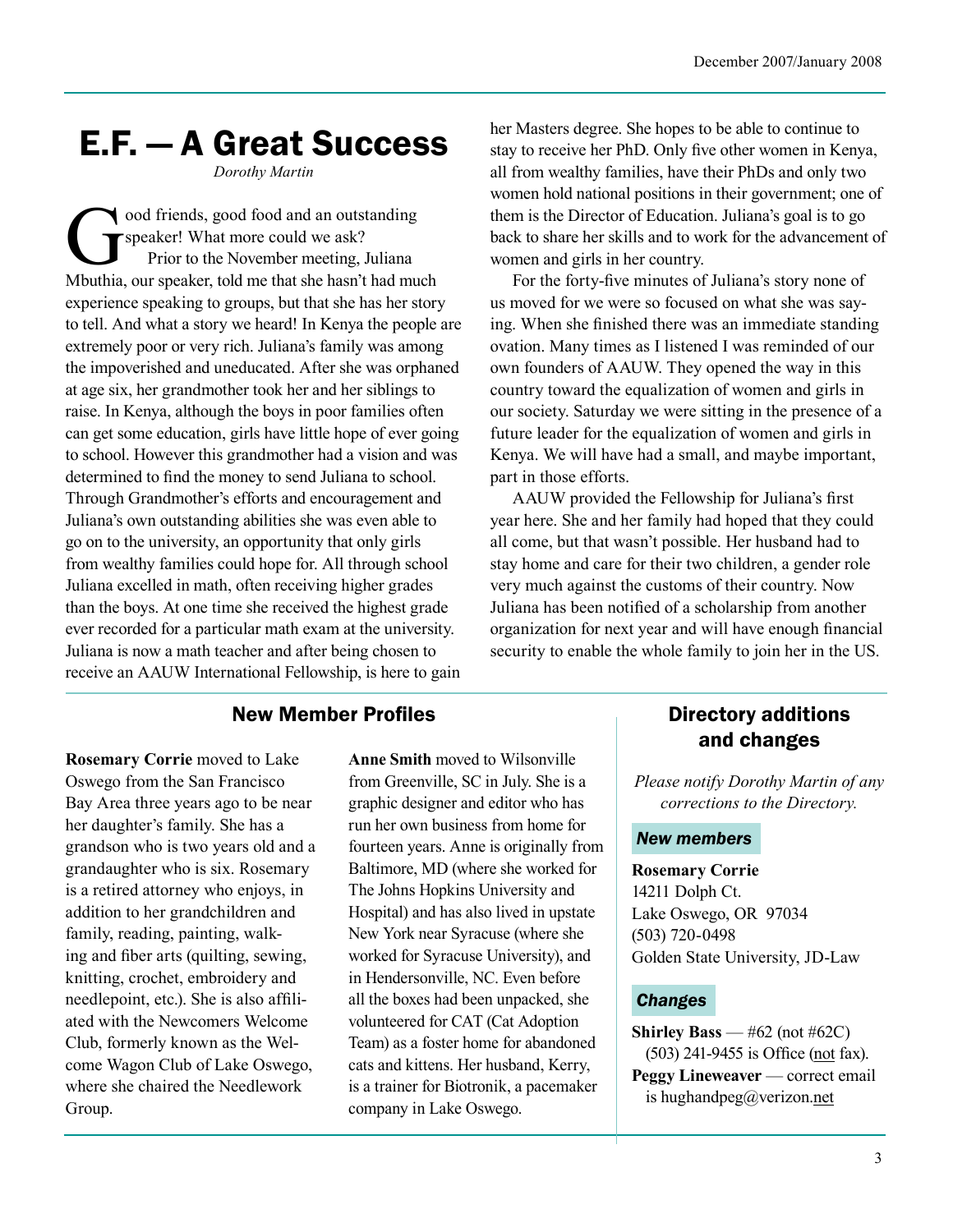### Take advantage of your INTEREST GROUPS

Please be sure to look at the list<br>of Interest Groups that our<br>AAUW Chapter offers to you.<br>Many of you are already members of of Interest Groups that our AAUW Chapter offers to you. Many of you are already members of one or more groups and you realize how you get to know our members and bond with so many of them.

If you are new and/or if you haven't joined a group, please consider doing so. I believe that you will find your AAUW experience much more rewarding.

Remember that we have two groups that have very fluid attendance: **Eat Ethnic** and **Movies**. You can attend whenever you want or are able to come and you can bring your spouse if you want to do so.

We are hoping to revitalize the **Gourmet** group in 2008. Keep your eyes on the newsletter for information!

Sadly to say, Laura Eyer is stepping down as chair of the **Theater** group, which attends the Thursday matinee performances at the Gerding Theater in The Pearl. Laura has done a superb job for us for 5 years and *we need a replacement by March* to organize the 2008-2009 season. (Laura will finish out the spring 2008 theater season.) Contact Laura to find out the job description and I know that she'd be a great mentor. Her contact information is 503-982-3522 or eyerfamily@wbcable.net. Please contact Sue Kingzett at 503-656-5970 or at sezett@msn. com to become the new chair.

## EXPLORING THE NORTHWEST

Pittock Mansion on December 5

We will be visiting The<br>
We will meet at Shirley Ward's home<br>
We will meet at Shirley Ward's home **Pittock Mansion** again due to popular request! at 14410 Uplands Drive in Lake Oswego at 10:15am on **Wednesday, December 5, 2007** to carpool to Pappa Hadyns Restaurant for lunch at 11:30am. After that, we will drive to The Pittock Mansion and view the "Fairytale Christmas" decorations in the house. We know that we'll have a wonderful lunch and that the mansion will be beautiful.

The fee for the mansion is \$7 for adults and \$6 for seniors (65+). The

luncheon price is up to you. Any of our AAUW members are invited to attend. Please feel free to encourage them to join us.

We will need a head count for who's riding from Shirley's house and for the restaurant. Please contact Shirley Ward at 503-636-4437 or at wardsp@comcast.net. You may also contact Sue Kingzett at 503- 656-5970. Please don't e-mail her because she will be out of town until November 26<sup>th</sup> and she gets numerous e-mails during her absences.



The Pittock Mansion was home to Portland pioneers Henry and Georgiana Pittock from 1914 to 1919. During the late 1800s and the early 1900s, their lives and work paralleled the growth of Portland from a small Northwest town site to a thriving city with a quarter million population. With its eclectic architectural design and richly decorated interior, including family artifacts,

the Pittock Mansion stands today as a living memorial of this family's contributions to the blossoming of Portland and its people. A house of historical significance and visual magnificence, the Pittock Mansion offers us a uniquely personal opportunity to peek into the past, and study our world as it was — from the viewpoint of one Portland family.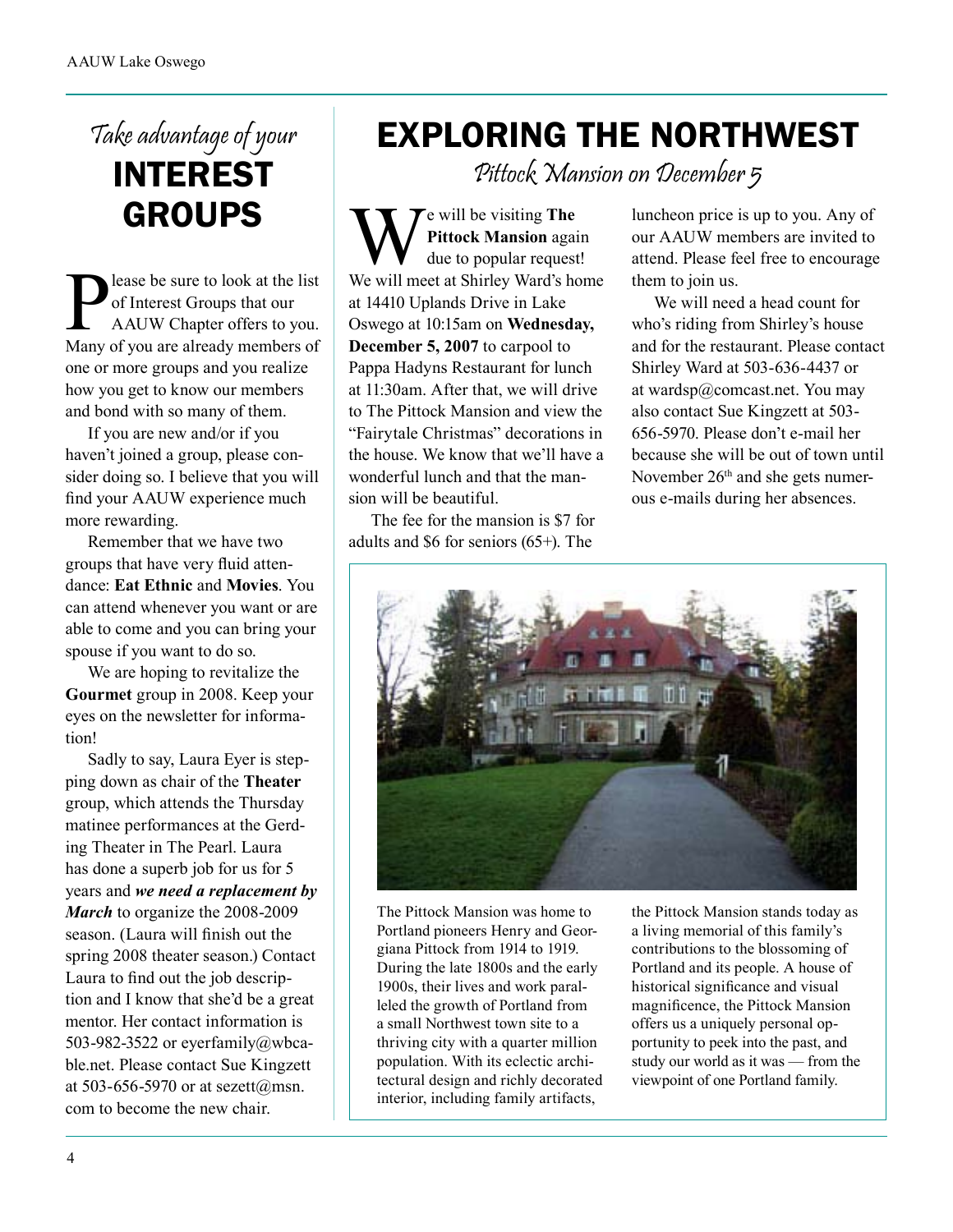# Interest Groups

#### *Tuesday Morning Books*

*4th Tuesday at 9:45 a.m.*

*No Meeting in December*

January 22, 2008, 9:45 a.m. Hostess: Ricky Appleman Leader: Ann Pritchard Book: *The Road* by Cormac McCarthy

#### *Interpretive Books*

*3rd Thursday at 9:30 a.m.*

December 20, 2008, 9:30 a.m. Hostess: Ann Keddie Leader: Vicki vonTagen Book: *Wind in the Willows*  by Kenneth Grahame

January 17, 2008, 9:30 a.m. Hostess: Bettirae Willis Leader: Sue Kingzett Book: *The Memory Keeper's Daughter* by Kim Edwards

#### *Thursday Evening Books*

*4th Thursday at 7:30 p.m.*

December 6, 7:30 p.m. Hostess: Jane Taft Intro: Rita Studd Book: *First Ladies* by Margaret Truman

January 24, 2008, 7:30 p.m. Hostess: Robi Ingram Rich Intro: None (book tells all) Book: *Three Cups of Tea* by Greg Mortenson & David Relin

#### *Friday Books*

*4th Friday at 10:00 a.m.* New members are most welcome to join this book group — Call Martha Dean at 503-697-0561 if you would like more information.

*No Meeting in December.*

January 25, 2008, 10:00 a.m. Hostess: Jeanne Keevil Presenter: Betty Barber Book: *The Madonnas of Leningrad* by Debra Dean

#### *Movie Group*

*2nd Tuesday of each month.* Call Jo Ann Frost for more information:  $(503)$  624-0871 or ldfrost@spiritone.com

#### *Portland Center Stage*

Dec. 20, 2007 at 12 noon *A Christmas Carol* At the Gerding Theater (Mainstage Theater) at the Armory in the Pearl District (128 NW 11th Avenue, Portland, (503) 445-3700). *Please call Laura Eyer for more information: 503-982-3522, eyerfamily@wbcable.net.*

#### *Laffalot Bridge*

*2nd and 4th Mondays at 1:00 p.m.* This casual two-table group needs substitutes. If you would like to be added to our list or would just like more information, please contact susanhornung@hotmail.com or telephone (503) 635-4893.

#### *Fourth Wednesday Bridge*

*4th Wednesday at 1:00 p.m.* (no meeting in December). Call Betty Hittle at 503-636-7034 for more information about this bridge group.

#### *Eat Ethnic*

*3rd Tuesday at 6:30 p.m. (usually)* **December 4, 6:30 p.m. meet at Dang's Thai Kitchen (State Street & D Avenue, Lake Oswego). RSVP to Jane Taft by Dec. 3.**

New members are always welcome to join this group, which dines at a variety of ethnic restaurants during the year. Members are welcome to bring spouses and friends. To be added to the email notification list or be called each month, contact Susan Hornung at susanhornung@hotmail. com or call (503) 635-4893.

#### *Exploring the Northwest*

For more information on this group, contact Susan Kingzett, 503-656- 5970 or sezett@msn.com, or Shirley Ward, 503-636-4437 or wardsp@ comcast.net. See Page 4 for details on our December 5 visit to Pittock Mansion.

#### *NEW MEMBER DESSERT*

#### *Weds. January 9, 2008 7–9 p.m.*

at the home of Sue Kingzett, 1811 Barnes Circle, West Linn.

Sponsored by the Board, all members welcome to attend (please RSVP to Sue Kingzett)

#### NEXT BOARD MEETING

TUESDAY, JANUARY 22 7:15 P.M.

MARYLHURST LIBRARY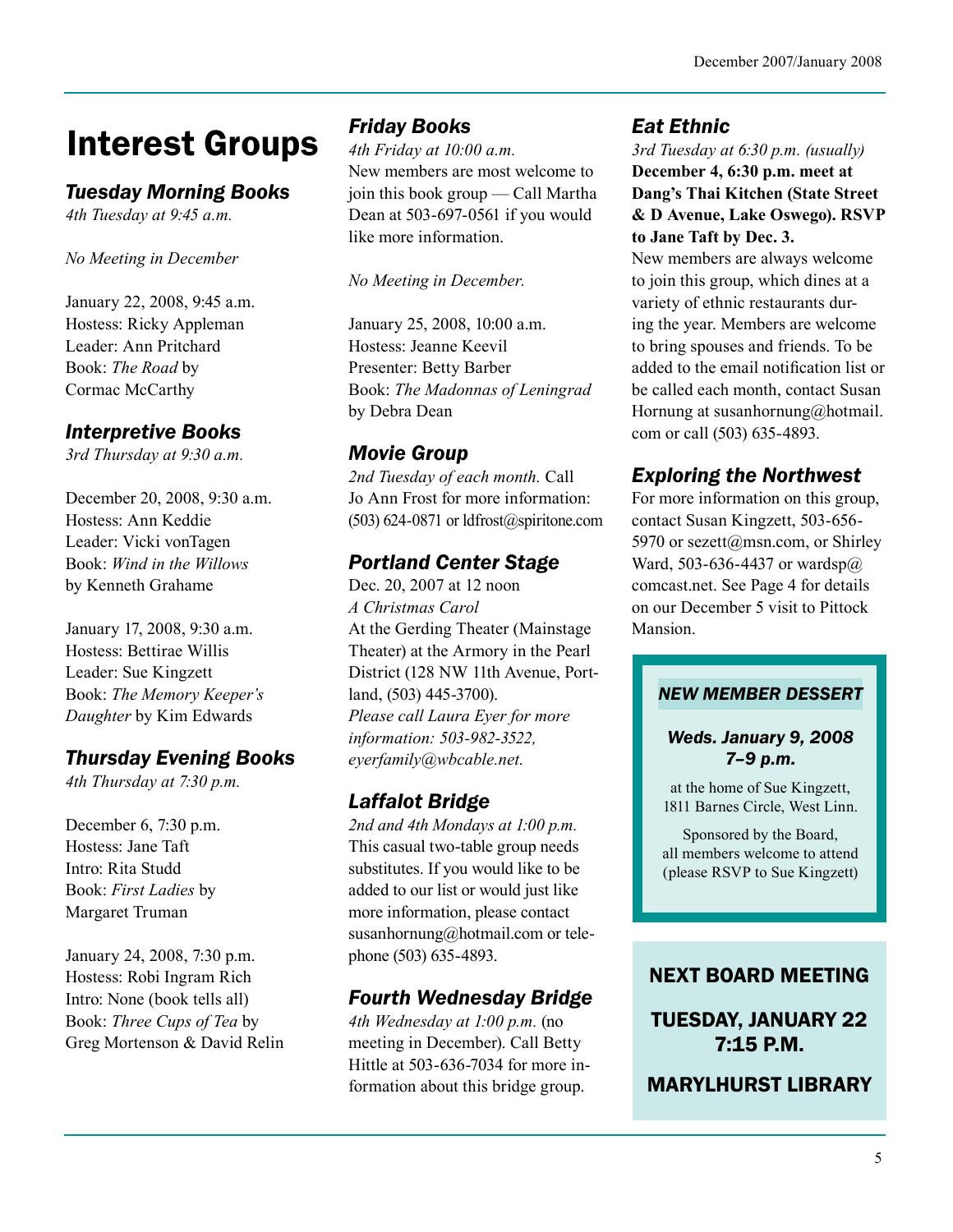#### Lake Oswego Branch

#### December 2007 Calendar

| <b>Sunday</b>                        | <b>Monday</b>         | <b>Tuesday</b>                                         | Wednesday                    | <b>Thursday</b>                                  | <b>Friday</b>  | <b>Saturday</b> |
|--------------------------------------|-----------------------|--------------------------------------------------------|------------------------------|--------------------------------------------------|----------------|-----------------|
|                                      |                       |                                                        |                              |                                                  |                | 1               |
| $\overline{c}$                       | 3                     | $\overline{4}$<br>Eat Ethnic at Dang's<br>Thai Kitchen | 5<br>Pittock Mansion<br>Tour | 6<br>Thursday Evening<br><b>Books</b>            | $\overline{7}$ | 8               |
| 9                                    | 10<br>Laffalot Bridge | 11<br>Movie Group                                      | 12                           | 13                                               | 14             | 15              |
| 16<br><b>HOLIDAY</b><br><b>PARTY</b> | 17                    | 18<br>Eat Ethnic                                       | 19                           | 20<br><b>Interpretive Books</b><br>Theater Group | 21             | 22              |
| 23                                   | 24<br>Laffalot Bridge | 25<br>Christmas Day                                    | 26                           | 27                                               | 28             | 29              |
| 30                                   | 31                    |                                                        |                              |                                                  |                |                 |

#### January 2008 Calendar

| <b>Sunday</b> | <b>Monday</b>         | <b>Tuesday</b>                               | Wednesday                        | <b>Thursday</b>                        | <b>Friday</b>      | <b>Saturday</b>             |
|---------------|-----------------------|----------------------------------------------|----------------------------------|----------------------------------------|--------------------|-----------------------------|
|               |                       | New Year's Day                               | $\sqrt{2}$                       | 3                                      | 4                  | 5                           |
| 6             | $\overline{7}$        | 8<br>Movie Group                             | 9<br>New Member<br>Dessert       | 10                                     | 11                 | 12<br><b>Branch Meeting</b> |
| 13            | 14<br>Laffalot Bridge | 15<br>Eat Ethnic                             | 16                               | 17<br>Interpretive<br><b>Books</b>     | 18                 | 19                          |
| 20            | 21                    | 22<br>Tues. AM Books<br><b>Board Meeting</b> | 23<br>Wednesday<br><b>Bridge</b> | 24<br>Thursday Evening<br><b>Books</b> | 25<br>Friday Books | 26                          |
| 27            | 28<br>Laffalot Bridge | 29                                           | 30                               | 31                                     |                    |                             |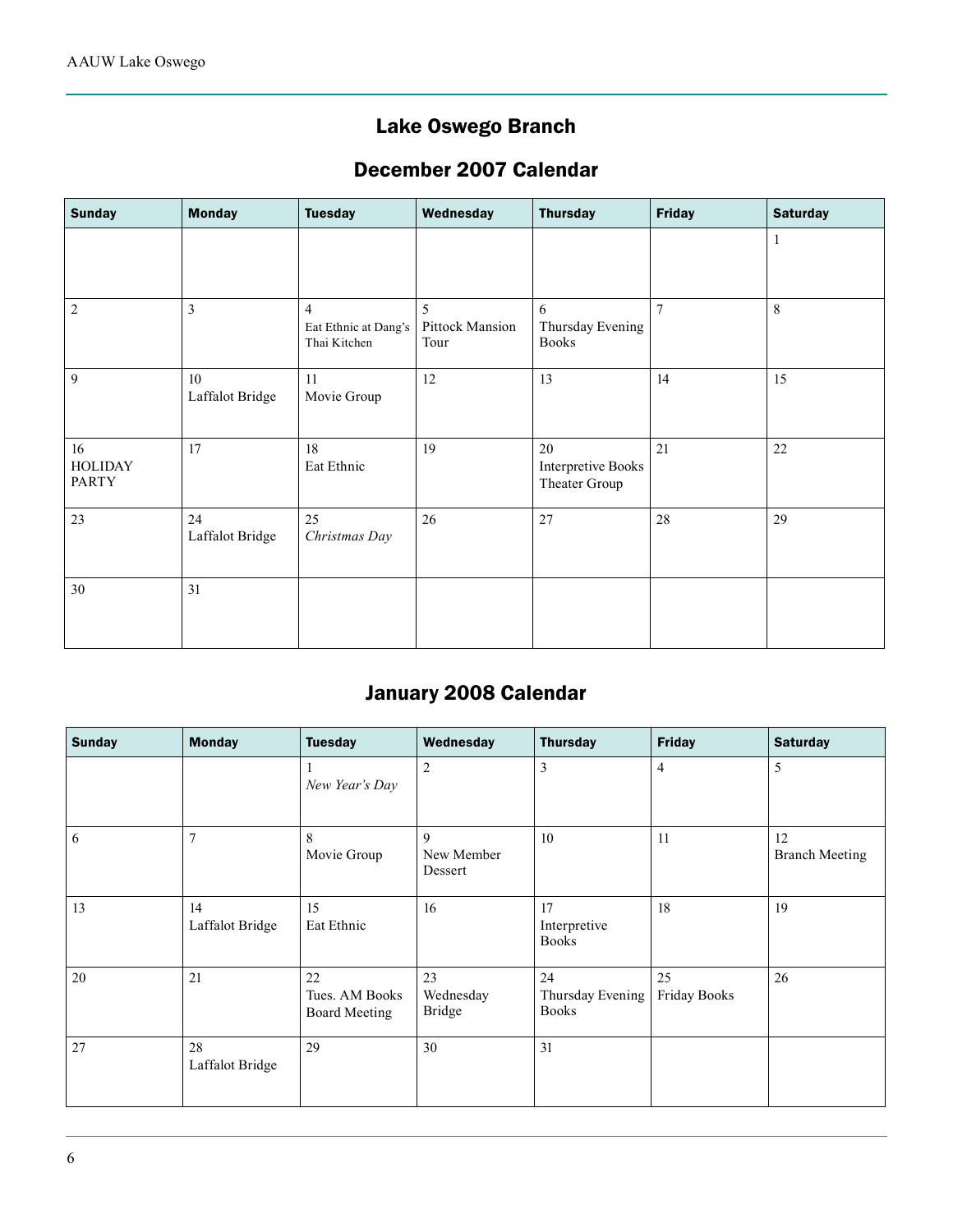# E.F. Contributions Invited

any thanks to those who made their contributions to E.F. at our November meeting. This is a reminder that the **Educational Foundation** is based on a calendar year. If you have not contributed this year, you are invited to take an active part in providing support for other women and girls who want to improve their skills. In

order to take your '07 tax credit, I need to have your check by December 10. Please include the Dues form (below) with your check. *Dorothy Martin*

*With the holidays coming, a contribution to EF or LAF honoring a friend or family member, or a remembrance of someone who is deceased, will be appreciated by loved ones.* 

# Legal Advocacy Fund

Send this form and check payable to **AAUW Legal Advocacy Foundation**, Pia Welch, Chair, P.O. Box 116, Lake Oswego, OR 97034. (503) 697-3825.

| Name                                                           |  |
|----------------------------------------------------------------|--|
| Gift Amount \$                                                 |  |
|                                                                |  |
|                                                                |  |
|                                                                |  |
| In Honor Of/In Memory of:<br>(For donations of \$25 and above) |  |

*Contributions are tax-deductible as charitable contributions for federal and state tax purposes.*

#### THE EDUCATIONAL FOUNDATION - THE HEART OF AAUW

|                    | Gifts of \$100 - \$174 confer membership in the Oregon Century Club;<br>Gifts of \$100 - \$174 confer membership in the Oregon Century Club;<br>gifts of \$175 or more, in the Oregon Century Club Plus. |
|--------------------|----------------------------------------------------------------------------------------------------------------------------------------------------------------------------------------------------------|
|                    | Gifts of \$25 or more may be designated to honor a friend or a loved one.                                                                                                                                |
|                    |                                                                                                                                                                                                          |
|                    |                                                                                                                                                                                                          |
|                    | Acknowledgment should be sent to: Name                                                                                                                                                                   |
|                    |                                                                                                                                                                                                          |
| Credit my gift to: |                                                                                                                                                                                                          |
|                    | [] #9110 Unrestricted Foundation Support                                                                                                                                                                 |
|                    | #9170 Eleanor Roosevelt Fund for Women and Girls                                                                                                                                                         |
|                    | The following Oregon funds need help to be endowed.                                                                                                                                                      |
|                    | #4307 Margaret Drummond Research & Project Fund                                                                                                                                                          |
|                    | #4249 Grants Pass Branch Research & Project Fund                                                                                                                                                         |
|                    | #1758 Pendleton Branch Research & Project Fund                                                                                                                                                           |
|                    | Make checks payable to AAUW Educational Foundation                                                                                                                                                       |
|                    | Send to your branch EF Chair Dorothy Martin • 17480 Holy Names Drive #414, Lake Oswego, OR 97034                                                                                                         |

Contributions are tax-deductible as charitable contributions for federal and state tax purposes.